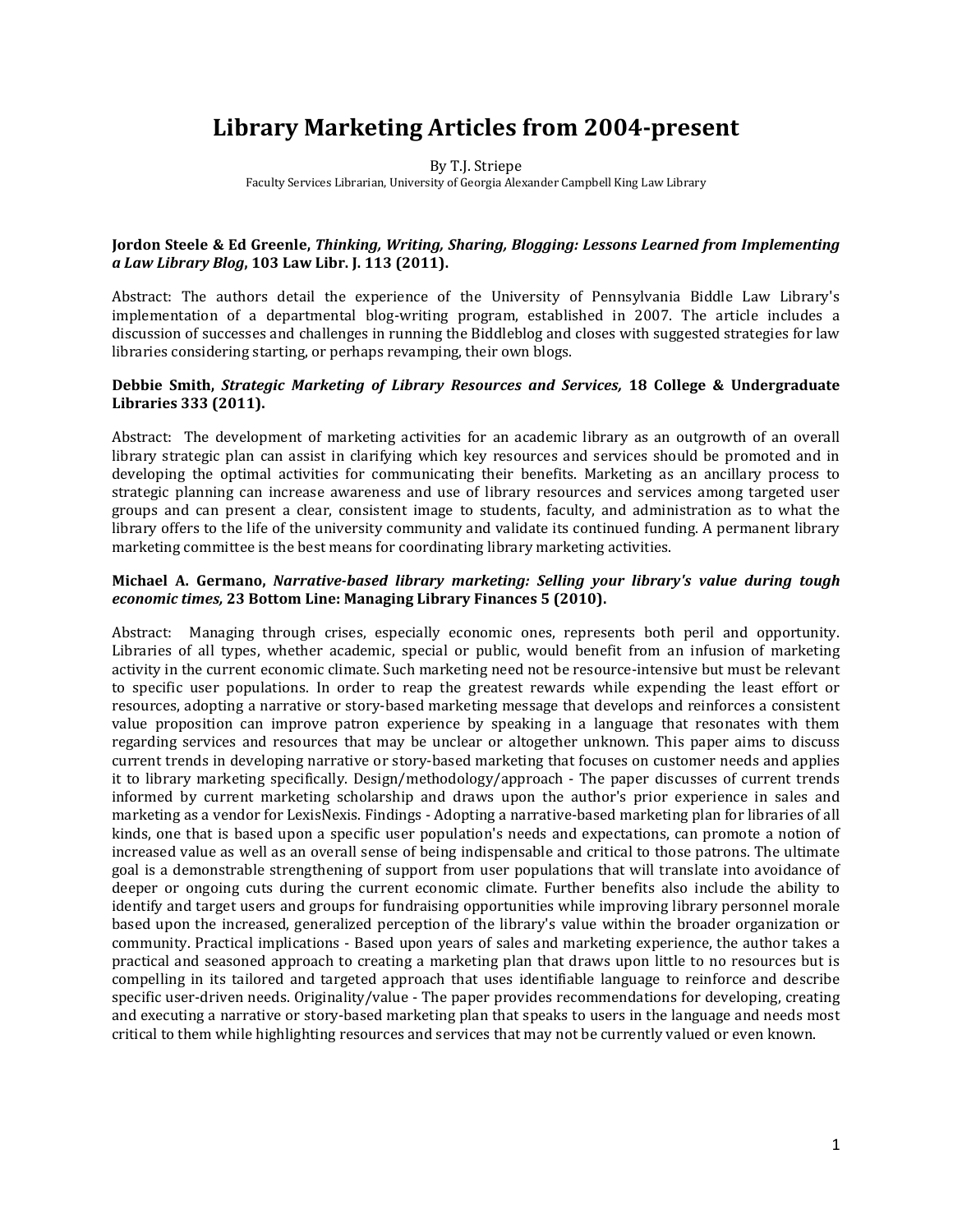#### **Ionel Enache,** *The Theoretical Fundamentals of Library Marketing,* **Philobiblon: Transylvanian Journal of Multidisciplinary Research in Humanities, 477 (2008).**

Abstract: This paper tries to bring some elucidations regarding the fundamentals of library marketing. The definitions, functions, principles and factors that influence this new field are presented. This action is very difficult because of the great number of articles, the abundance of ideas and opinions, but also because of the many controversies and skepticism of some specialists in librarianship and information.

# **Jeanie M. Welch,** *The Electronic Welcome Mat: The Academic Library Web Site as a Marketing and Public Relations Tool***, 31 Journal Of Academic Librarianship 225 (2005).**

Abstract: This article explores the potential and reality of using the academic library Web site to market library resources and services, for fundraising, and to market special events. It explores such issues as the placement of a link to academic libraries from institutional home pages and the use of a library Web site to include links to news, exhibits, programs, and fundraising. This article includes a survey of the Web sites of academic libraries that serve general undergraduate populations.

## **Kerry Cole, Tonia Graves, & Pam Cipkowski,** *Marketing the Library in a Digital World***, 58 Serials Librarian 182 (2010).**

Abstract: The explosion of e-journals and other online resources has created many challenges for libraries. Use of general search engines is increasing, and the relevance of the library to users is being questioned. One issue that is often overlooked is how the library should market itself to a new generation of tech-savvy users. Basic marketing concepts, including how to formulate a marketing plan, are presented, as well as a look at one library's current marketing efforts.

#### **Nancy Dowd, Mary Evangeliste, and Jonathan Silberman***, Bite-Sized Marketing: Realistic Solutions for the Overworked Librarian* **(2010).**

Written and designed to reflect the way people read today, this book is structured to quickly impart simple and cost-effective ideas on marketing your library. Filled with contemporary marketing ideas, the authors provide how-to's of guerrilla marketing; cutting-edge digital marketing practices; and benefits of traditional print media

### **Brent Nunn & Elizabeth Ruane,** *Marketing Gets Personal: Promoting Reference Staff to Reach Users***, 51 Journal of Library Administration 291 (2011).**

Abstract: With a growing population of part-time and distance education students, changing technologies, and evolving user expectations, it is becoming increasingly challenging to reach users through traditional marketing approaches. This article will review previous trends in library marketing and promotion and explore new initiatives, including partnering with marketing courses, roving reference, and highlighting staff expertise to raise awareness among users.

### **Yvonne D. Jones, Margarite M. McCandless, Kara Kiblinger, Kelly Giles, Jenne McCabe,** *Simple Marketing Techniques and Space Planning to Increase Circulation***, 36 Collection Management 107 (2011).**

Abstract: In the academic Information Commons, the frontline staff are key library assets. This article demonstrates one example of frontline staff observing, analyzing, and modifying user behavior using simple marketing techniques and space planning. James Madison University East Campus Library personnel increased circulation of books by increasing the visibility of the book collection. Minor furniture changes in the lobby, adding rotating themed book displays and providing digital and print signage, produced a dramatic effect. Circulation numbers essentially doubled for the lobby browsing book collection and markedly increased for books highlighted in the displays.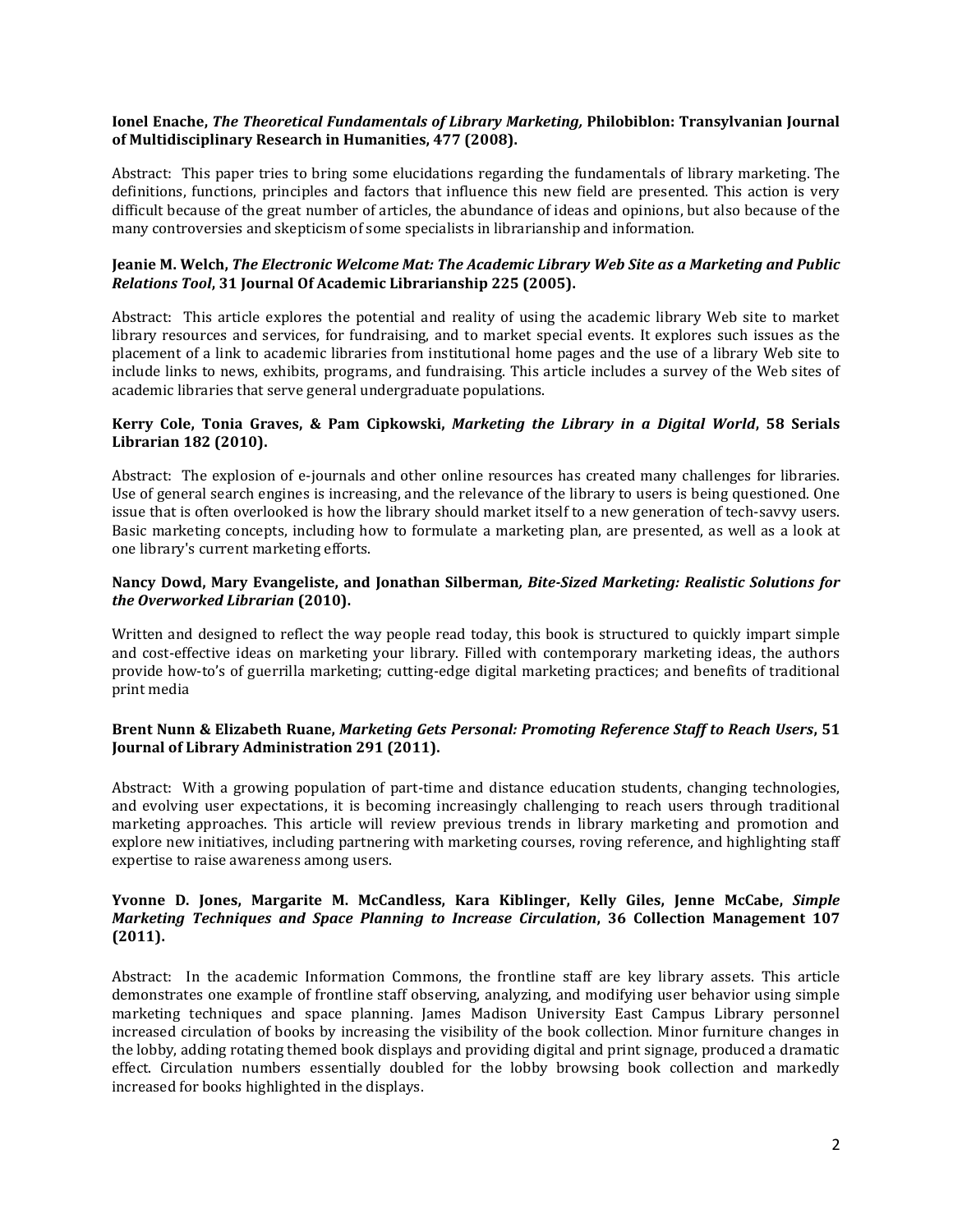## **Beatrice Pulliam & Chris Landry, C.***, Tag, You're It! Using QR Codes to Promote Library Services***, 52(1/2) Reference Librarian, 68 (2011).**

The authors discuss how Quick Response code technology can be used to market library services innovatively by introducing them in a more flexible way. The authors also provide real life examples of mobile tagging efforts underway, discuss best practices, and suggest possible implications of Quick Response use in libraries.

## **Eleonora Dubicki,** *Basic Marketing and Promotion Concepts***, 53 Serials Librarian, 5 (2007).**

Abstract: Librarians need to embrace marketing and promotion to better understand customers' needs and to communicate with them regarding the services libraries offer. This chapter discusses basic marketing concepts and adapts them to the non-profit library environment. The marketing process, including the development of a marketing plan and the utilization of the marketing mix to develop tactics for promoting library services, is reviewed. The chapter lays the groundwork for subsequent articles, where authors employ these promotional techniques to develop and implement successful campaigns for promoting electronic resources.

# **James Buczynski,** *Referral Marketing Campaigns: "Slashdotting" Electronic Resources,* **53** *Serials Librarian***, 193 (2007).**

Abstract: Libraries' information consumer market share continues to freefall despite the opportunities that have emerged with the arrival of the Information Age. We've built digital libraries, offering access to immense digital collections of quality resources, and online service desks staffed by skilled experts, but the crowds are not coming. Marketing missteps are largely to blame for the declining role of libraries in people's lives. There is an awareness gap between the offering of digital libraries and the communities they serve. Word-of-mouth (WOM), or referral marketing, modeled on blogs like Slashdot (http://slashdot.org), is the key to increasing traffic to licensed digital library resources. Face-to-face and electronically mediated WOM marketing can turn back the tide of falling market share, and regain lost positioning, in the communities a library serves.

### **Dianna E. Sachs, Edward J. Eckel, & Kathleen A. Langan,** *Striking a Balance: Effective Use of Facebook in an Academic Library***, 16(1/2) Internet Reference Services Quarterly 35 (2011).**

Abstract: As one of the fastest growing social networking sites, Facebook presents librarians with a prime opportunity to engage academic library patrons. A survey of 136 users at Western Michigan University (WMU) measured the effectiveness of Facebook as a marketing, reference, and instruction tool. It also measured user comfort and satisfaction with a library's presence on Facebook. The majority of respondents found Facebook to be a useful and engaging medium to learn about library resources and services. The results of this study indicate that an effective library Facebook page must maintain a balance between providing pertinent and useful information and preserving patron privacy. In a second study also included in this article, data from a survey of 14 peer institutions of Western Michigan University positions WMU's local survey within the context of their peer's use of Facebook. The survey of peer institutions concludes that most libraries use Facebook for marketing and outreach purposes.

### **Jane M. Verostek,** *Affordable, Effective, and Realistic Marketing***, 12(1/2) College & Undergraduate Libraries 119-138 (2005).**

Abstract: Marketing ideas and techniques can be found from observing and surveying patrons in your library. The marketing techniques discussed in this article were utilized over a seven-year period at the F. Franklin Moon Library, a small specialized academic library. These affordable, effective, and realistic marketing techniques include a variety of adaptable ideas including surveys, pencils, screen savers, signage, college newspaper columns, and e-mail.